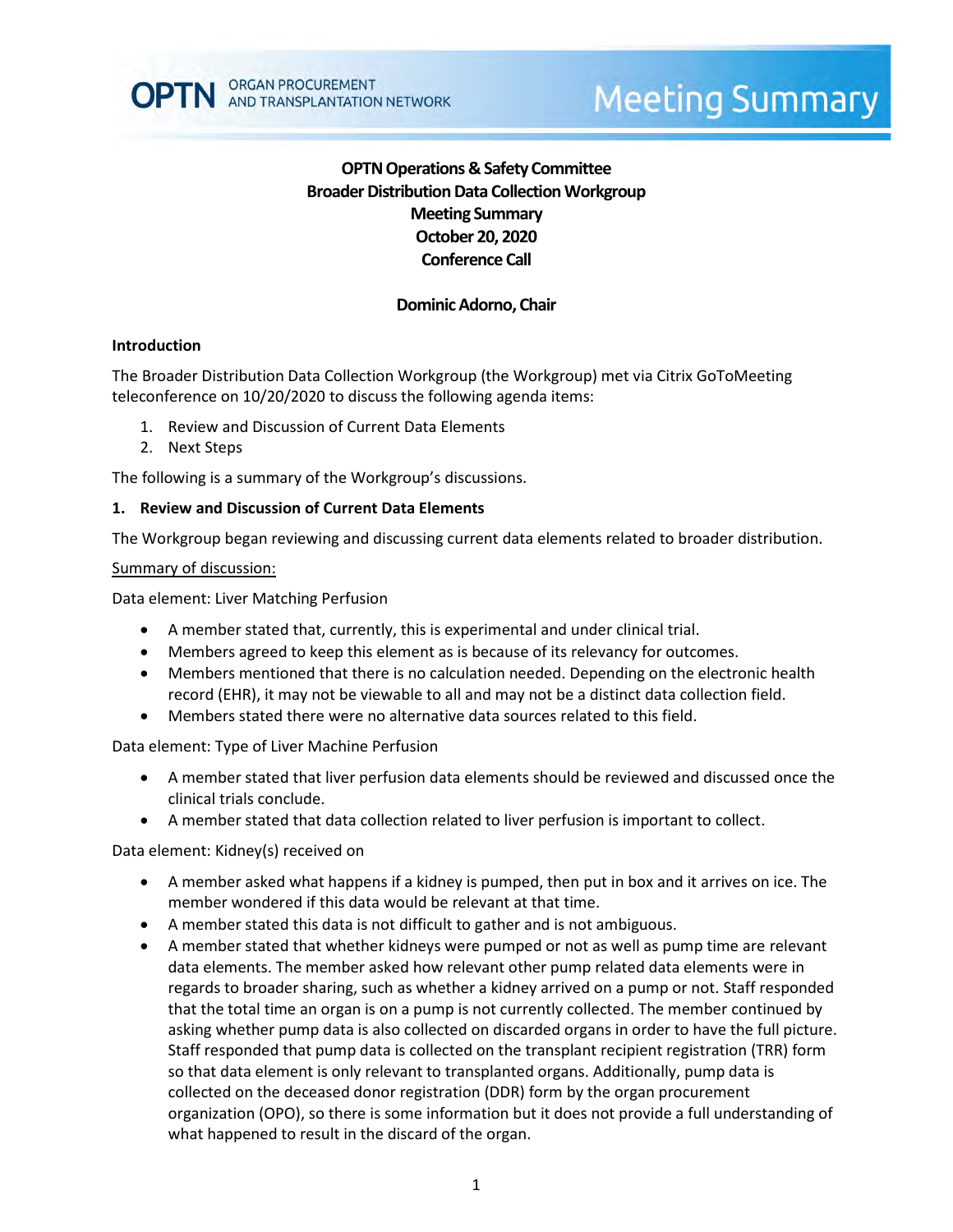Data element: Received on ice

 A member asked if this data is to determine whether, with broader distribution, organs are traveling more often on a pump versus ice.

Data element: Received on pump

- A member inquired about the differences between OPO and transplant program pump practices.
- A member asked if the purpose is to know overall pump time.
- A member mentioned there is a cost element associated with this, in terms of broader sharing practices. The member explained that an individual must stay with the kidney while it's on the pump and must be knowledgeable about what to do if the pump malfunctions.

Data element: Left/Right Kidney final resistance at transplant (if put on pump or stayed on pump)

A member stated there are no concerns entering this data.

Data element: Left/Right Kidney final flow rate at transplant (if put on pump or stayed on pump)

- A member stated there are no concerns entering this data.
- Staff clarified that this is particular field is collected by the transplant program entered on the TRR and not DonorNet.

### Data element: Left/Right: Pump?

 A member asked if this data element is the same as the "received on pump" data element. Staff responded that this is entered by the OPO while the "received on pump" is entered by the transplant program. Staff added that this data is attempting to solidify a sequence of events across the process of transportation.

Data element: Left/Right: Type of Kidney pump/machine

- A member stated this data element seems very straightforward.
- A member stated that most OPOs utilize one type of pump so it would be helpful if it would be programmed in instead of having to enter it for every donor.
- A member asked what the difference in the pumps are besides manufacturer name. Another member responded they perform the same action. A member agreed and does not see the usefulness of this data.

Data element: Left/Right: Specify type of Kidney pump/machine (if other/specify)

- A member stated this data element seems very straightforward.
- A member stated that most OPOs utilize one type of pump so it would be helpful if it would be programmed in instead of having to enter it for every donor.

### **2. Next Steps**

The Workgroup will continue review and discuss data to identify gaps and recommend data element changes.

### **Upcoming Meeting**

- November 17, 2020 (teleconference)
- December 15, 2020 (teleconference)